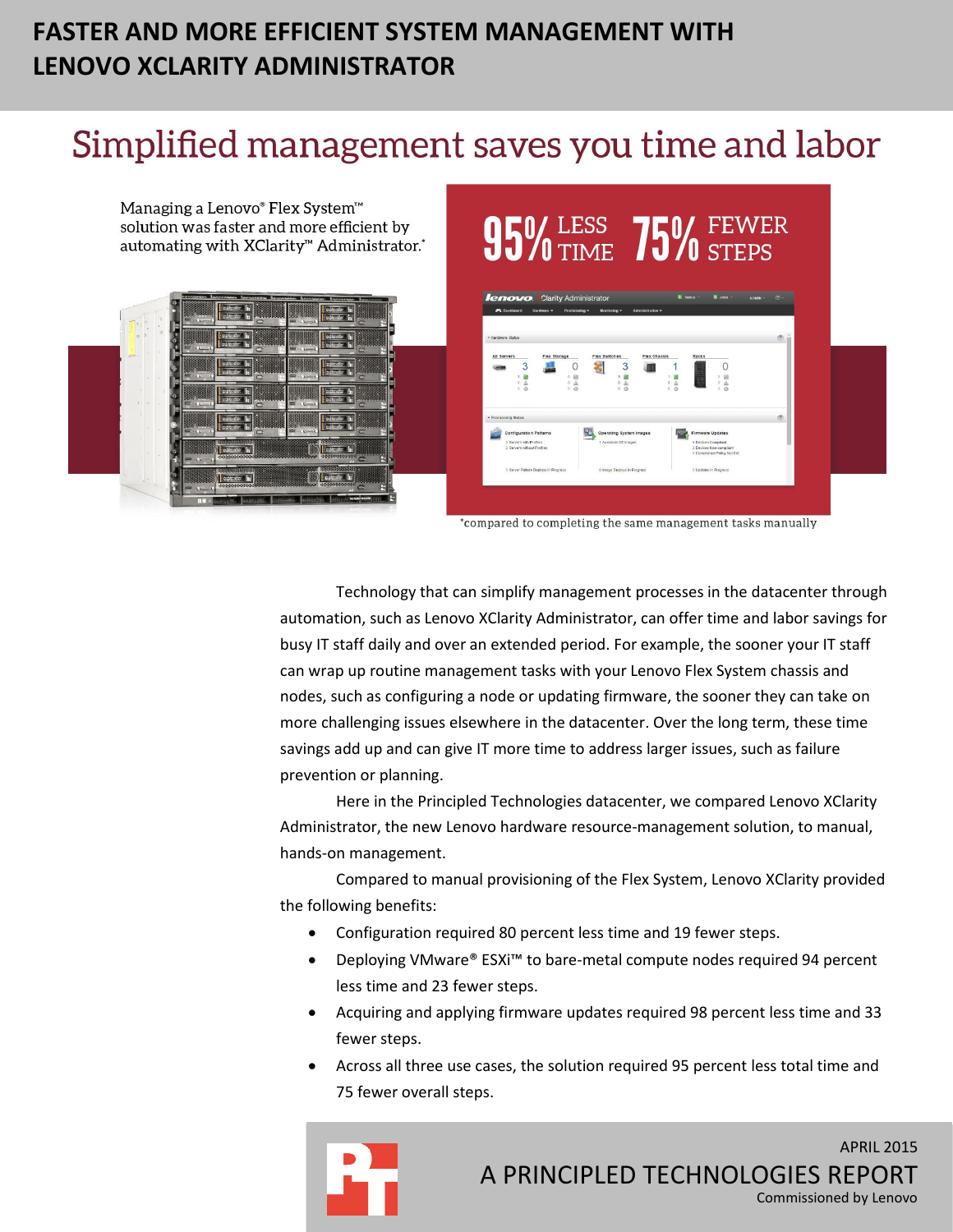## **THE POWER OF AUTOMATION WITH LENOVO XCLARITY ADMINISTRATOR**

In addition to saving time, a valuable management solution should reduce complexity and provide a standard of consistency, reliability, and accuracy. Automation can lead to a reduction in potential human error, which in turn reduces the downtime necessary to correct it. Most importantly, these kinds of benefits are scalable, and can grow with your datacenter and company.

Lenovo XClarity Administrator is a virtual appliance providing centralized resource management. It was designed to reduce complexity in the datacenter through automation, to facilitate prompt responses from IT staff on issues, and to promote availability of Lenovo server solutions. XClarity Administrator provides agent-free hardware management for Lenovo servers and the Flex System, including the Flex System Chassis Management Module, x86 compute nodes, and I/O modules. The virtual appliance offers out-of-band, agentless management, which can mean managed endpoints do not need special software agents, driver installation, or maintenance. One of the key benefits to being agentless means XClarity Administrator can remove operating system (OS) dependency, potentially simplifying the workload stack. For more information on XClarity Administrator and Flex System, see [Appendix A.](#page-9-0)

In our datacenter, we tested three resource-management use cases:

- Compute node configuration
- Deployment of VMware ESXi to bare-metal compute nodes
- Updating firmware of system components

We recorded the time and steps to complete each use case for the manual approach and the automated approach with XClarity Administrator. We configured our Flex System solution using the methods and best practices described in relevant documentation. For detailed configuration information of the test systems, see [Appendix B.](#page-10-0) For detailed steps on how we tested, see [Appendix C.](#page-12-0)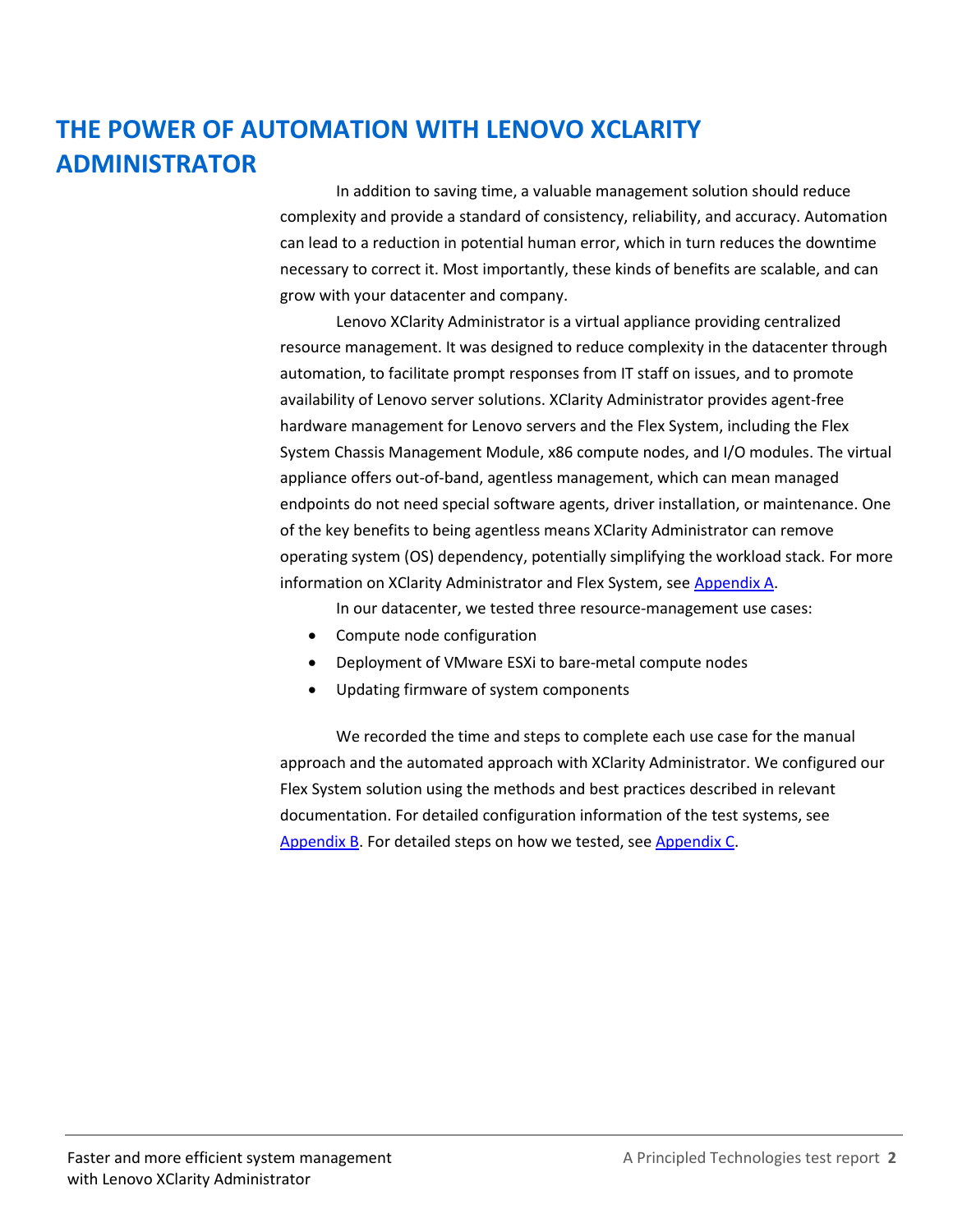## **WHAT WE FOUND**

Administrator time is valuable, and saving time through automation can create opportunities for administrators to focus on other important initiatives. Lenovo XClarity Administrator provided significant time savings by automating routine administrative tasks. We found administrators could save up to 58 minutes using XClarity Administrator in our three use cases compared to executing the same tasks using the Flex System built-in management portal. Overall, using XClarity Administrator took 95 percent less time and 75 percent fewer steps than the manual approach. Figure 1 shows the time and steps for each use case.

|                                                       | Automated<br>with XClarity Administrator |              | <b>Manual</b>            |              |
|-------------------------------------------------------|------------------------------------------|--------------|--------------------------|--------------|
|                                                       | <b>Time</b><br>(h:mm:ss)                 | <b>Steps</b> | <b>Time</b><br>(h:mm:ss) | <b>Steps</b> |
| Creating and applying configuration patterns/profiles | 0:00:51                                  | 12           | 0:04:17                  | 31           |
| Deploying VMware ESXi to bare-metal nodes             | 0:01:39                                  |              | 0:28:59                  | 30           |
| Acquiring and applying firmware updates               | 0:00:30                                  |              | 0:27:45                  | 39           |
| <b>Total for all use cases</b>                        | 0:03:00                                  | 25           | 1:01:01                  | 100          |

**Figure 1: Time and steps for the two hardware management approaches in each use case. Lower numbers are better.**

## **Simple discovery and inventory of Flex System chassis & nodes**

Using Lenovo XClarity Administrator, we found that the automated discovery and inventory process of Flex System components to be simple and effective. We first plugged in and logged in to the XClarity Administrator console. XClarity Administrator automatically discovered the chassis, making it available for us to manage.

Automating the initial discovery and inventory of a new Flex System infrastructure can help IT staff promptly identify components requiring deployment or installation, thereby decreasing the time to value (TtV) of each component. Figure 2 shows the Lenovo XClarity Administrator dashboard. After Lenovo XClarity Administrator gathers your discovered endpoints into an inventory, IT staff can view the inventory and the status of any component at a glance.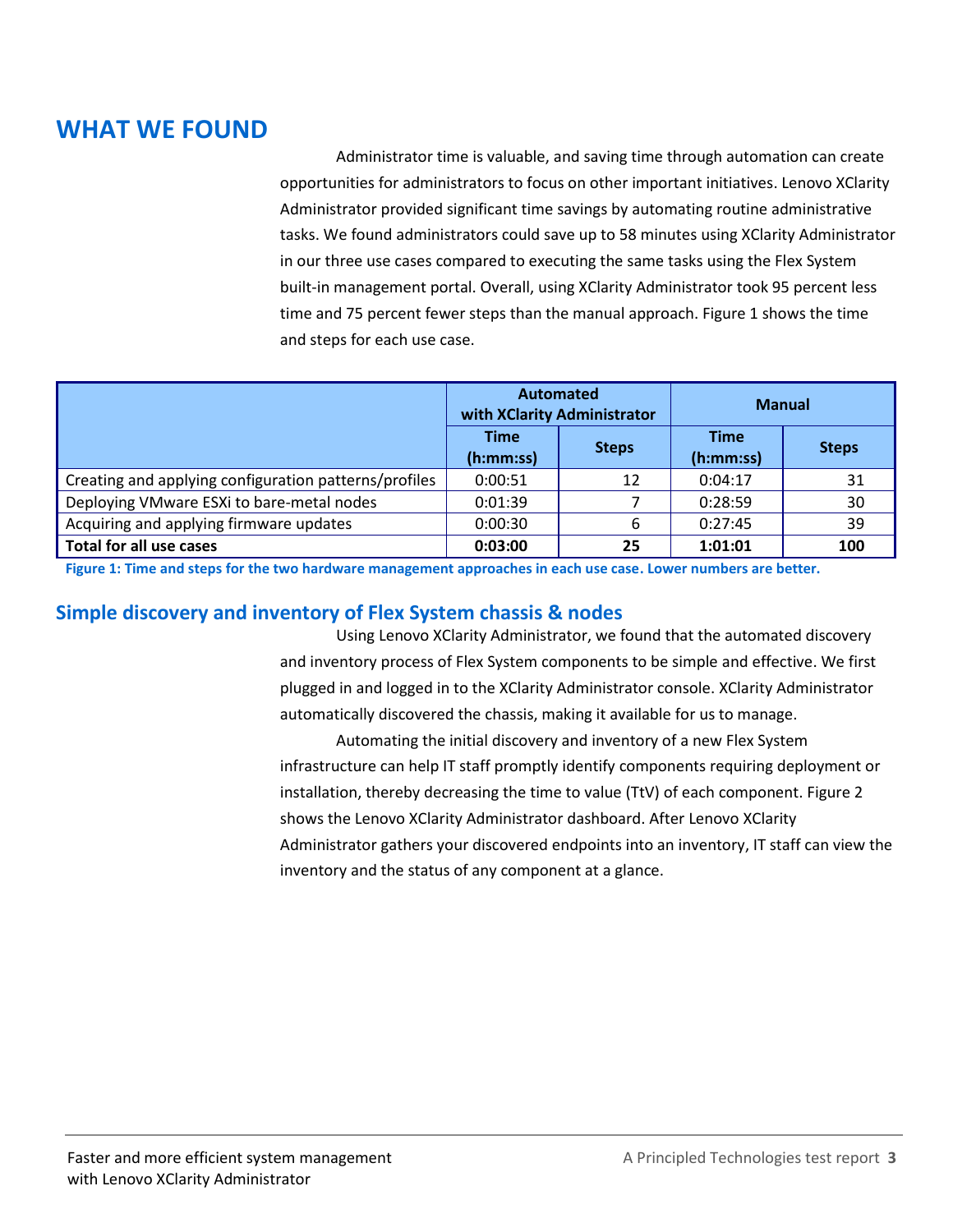| <b>lenovo. XClarity Administrator</b>                                                  |                                      |                         |                                                         |                         | v                              | Status <b>T</b> | $\triangledown$ Jobs $\triangledown$                                                                     | ADMIN * | $\odot$ -     |
|----------------------------------------------------------------------------------------|--------------------------------------|-------------------------|---------------------------------------------------------|-------------------------|--------------------------------|-----------------|----------------------------------------------------------------------------------------------------------|---------|---------------|
| <b>PA</b> Dashboard                                                                    | Hardware $\sim$                      | Provisioning ~          | Monitoring $\sim$                                       | <b>Administration ▼</b> |                                |                 |                                                                                                          |         |               |
|                                                                                        |                                      |                         |                                                         |                         |                                |                 |                                                                                                          |         |               |
| ▼ Hardware Status                                                                      |                                      |                         |                                                         |                         |                                |                 |                                                                                                          |         | $\circled{?}$ |
| <b>All Servers</b><br>3<br>3<br>0<br><br>Q<br>$\bf{0}$                                 | <b>Flex Storage</b>                  | 0<br>ж<br>Q<br>$\bf{0}$ | <b>Flex Switches</b><br>3<br>3<br>0<br>0<br>Q           | <b>Flex Chassis</b>     | ⚠<br>$\bf{0}$<br>a<br>$\bf{0}$ | <b>Racks</b>    | 0<br>Q                                                                                                   |         |               |
| ▼ Provisioning Status                                                                  |                                      |                         |                                                         |                         |                                |                 |                                                                                                          |         | $\circled{?}$ |
| <b>Configuration Patterns</b><br>0 Servers with Profiles<br>2 Servers without Profiles |                                      |                         | <b>Operating System Images</b><br>1 Available OS Images |                         |                                |                 | <b>Firmware Updates</b><br>6 Devices Compliant<br>2 Devices Non-compliant<br>0 Compliance Policy Not Set |         |               |
|                                                                                        | 0 Server Pattern Deploys in Progress |                         | 0 Image Deploys in Progress                             |                         |                                |                 | 0 Updates in Progress                                                                                    |         |               |

**Figure 2: The Lenovo XClarity Administrator dashboard displaying components of our Flex System solution.**

## **Faster server configuration**

The Lenovo XClarity Administrator interface allowed us to create configuration templates called patterns, and to use the patterns to configure multiple nodes simultaneously. Configuration patterns let your administrators see which nodes have configurations, apply patterns to the ones that need them, and then attend to other matters in the datacenter. Applying configurations en masse, as opposed to individually, can additionally help reduce the possibility of human error.

Compared to the manual approach, we found that automated configuration using XClarity Administrator reduced the time to configure the compute node by 80 percent. Saving time on configuration means your administrators can move on to installing the operating system or hypervisor, updating firmware, or performing other critical tasks sooner. In addition to requiring less time, XClarity Administrator required 19 fewer steps compared to manually configuring compute nodes. Figure 3 shows the amount of time both approaches needed to configure one node; Figure 4 shows the number of steps.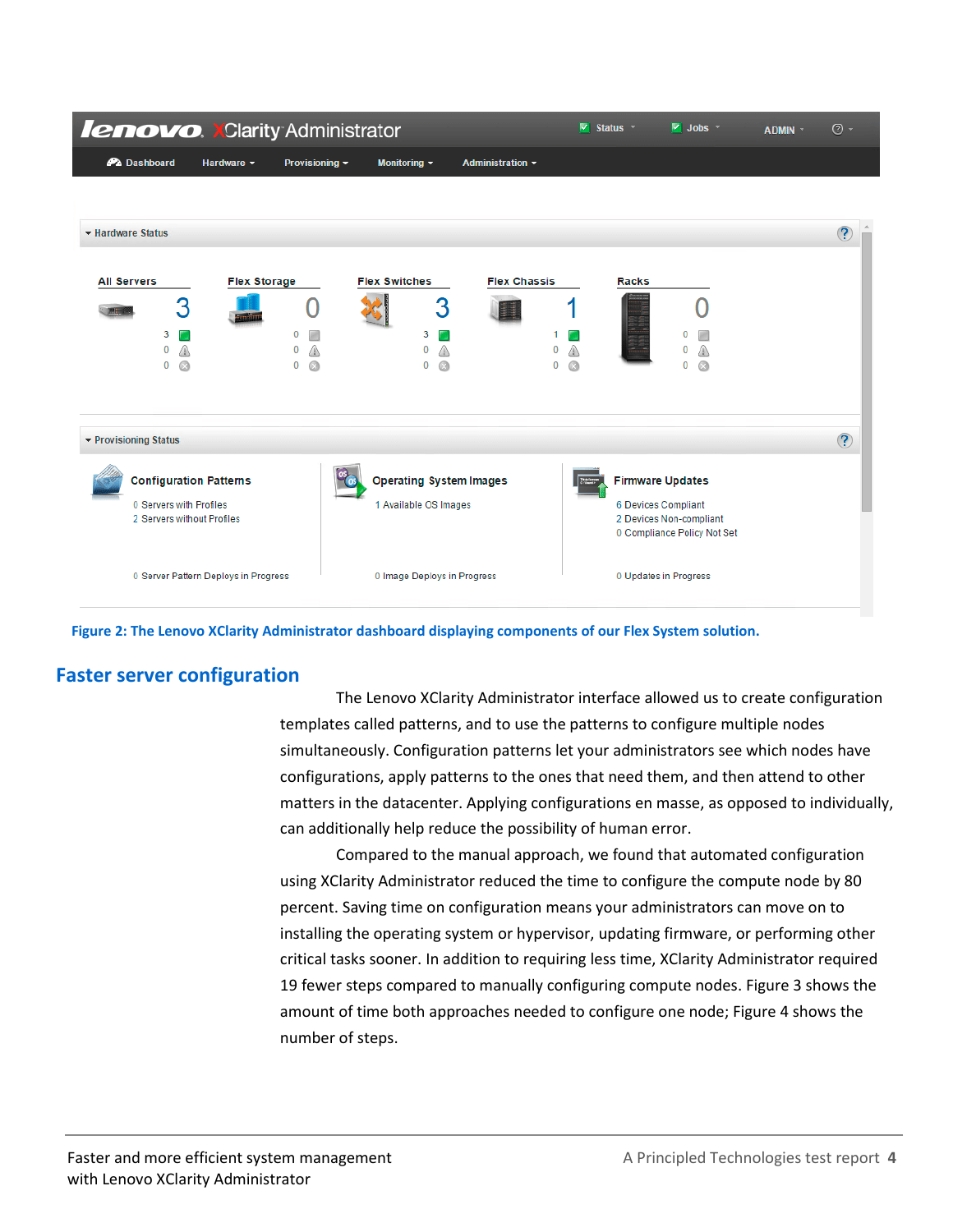

Steps to create and apply configuration pattern 31 12 Automated with Manual **XClarity Administrator** 

**Figure 3: The time each approach took to configure a Flex System node. Lower numbers are better.**

**Figure 4: The number of steps each approach needed to configure a Flex System node. Lower numbers are better.**

## **Faster deployment of VMware ESXi to bare-metal nodes**

Lenovo XClarity Administrator automates deployment of VMware ESXi, Microsoft® Windows Server® including Hyper-V®, or Red Hat® Enterprise Linux® including KVM to bare-metal compute nodes or servers. Administrators can deploy the operating system or hypervisor onto a single node or onto multiple nodes simultaneously using XClarity Administrator. We tested deployment of VMware ESXi to a bare-metal compute node. XClarity Administrator did not require an external file server or the use of software-based consoles to manage the installation. This means administrators using XClarity Administrator can import the ISO image, select the endpoints for deployment, and then execute the deployment job.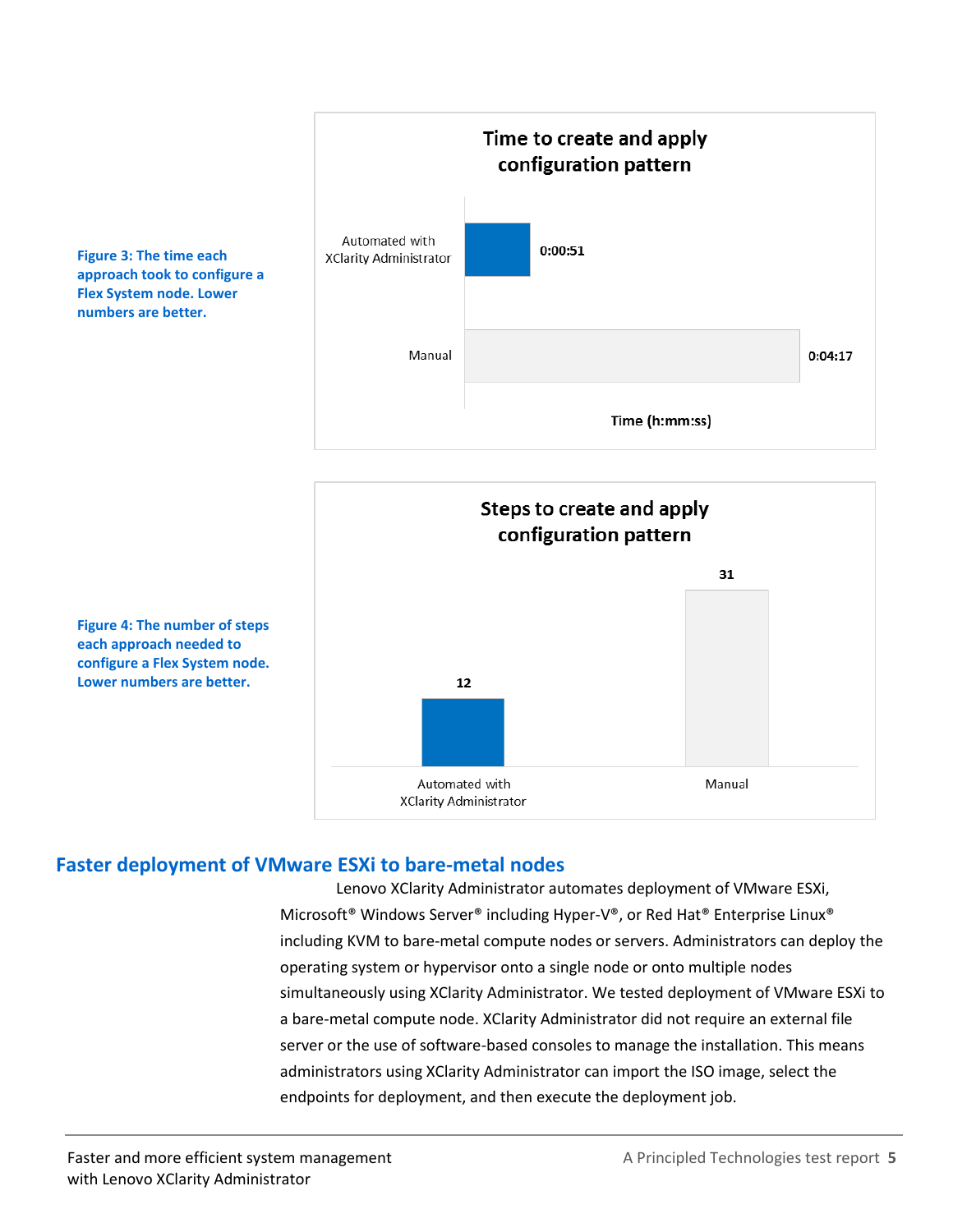Deploying VMware ESXi to the compute node took 27 minutes and 20 seconds less with XClarity Administrator than by manually doing so—a time savings of 94 percent. With faster VMware ESXi deployment, your administrators could move on to other critical tasks sooner, such as deploying virtual machines. In addition to taking less time, using XClarity Administrator also took 23 fewer steps—7 steps compared to 30 steps with the manual approach. Figure 5 shows the amount of time it took with both approaches and Figure 6 shows the number of steps.



**Figure 5: The time each approach took to deploy VMware ESXi on the Flex System. Lower numbers are better.**



**Figure 6: The number of steps each approach needed to deploy VMware ESXi on the Flex System. Lower numbers are better.**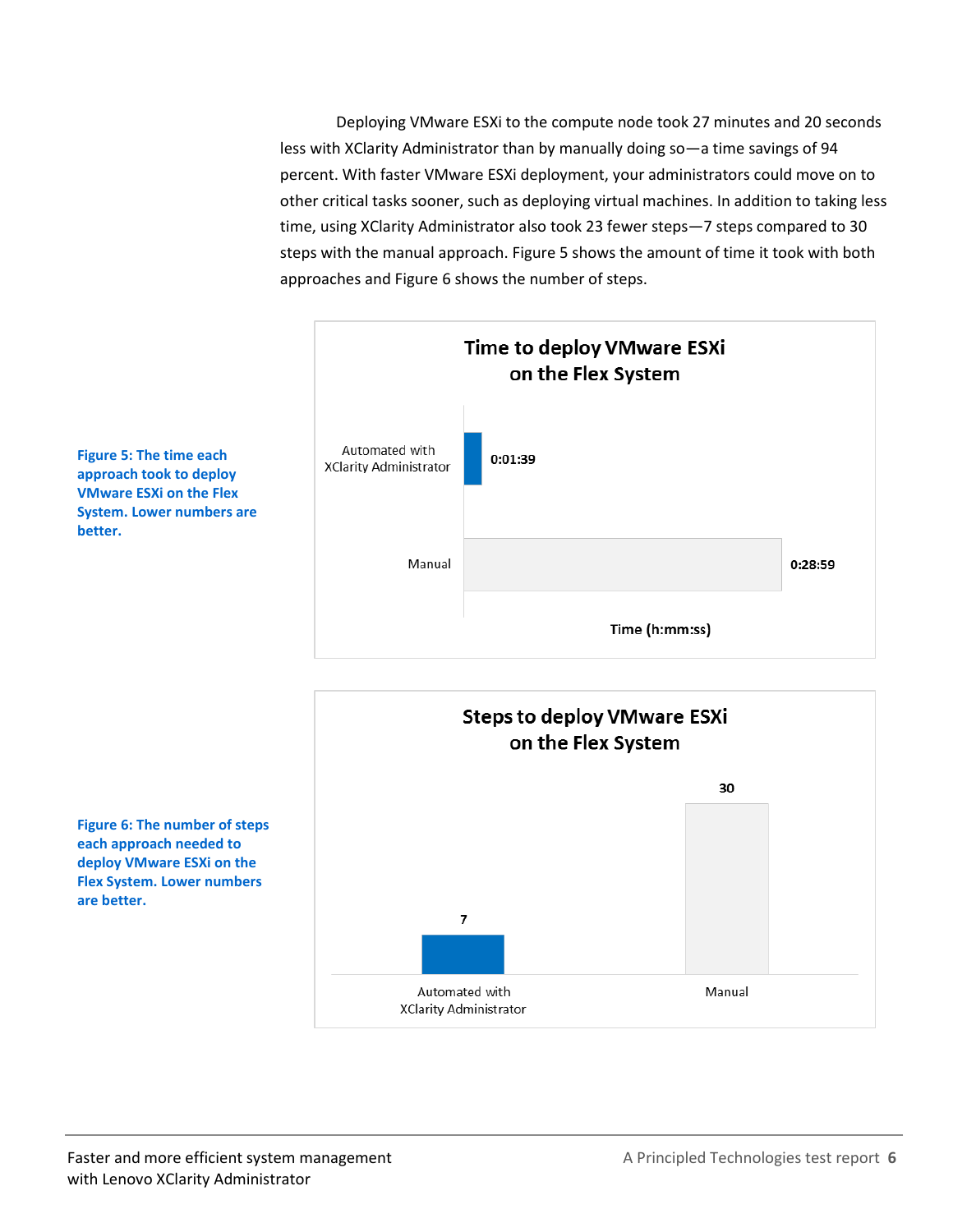Figure 7 shows the Lenovo XClarity Administrator interface displaying endpoints available to accept OS or hypervisor deployment. Your administrators can quickly select the desired endpoints and then execute the deployment job.



## **Faster updates and firmware management**

The firmware update process with Lenovo XClarity Administrator saved 98 percent of the time compared to manually updating firmware, and required 33 fewer steps. Figure 8 shows the amount of time it took with both approaches, and Figure 9 shows the number of steps.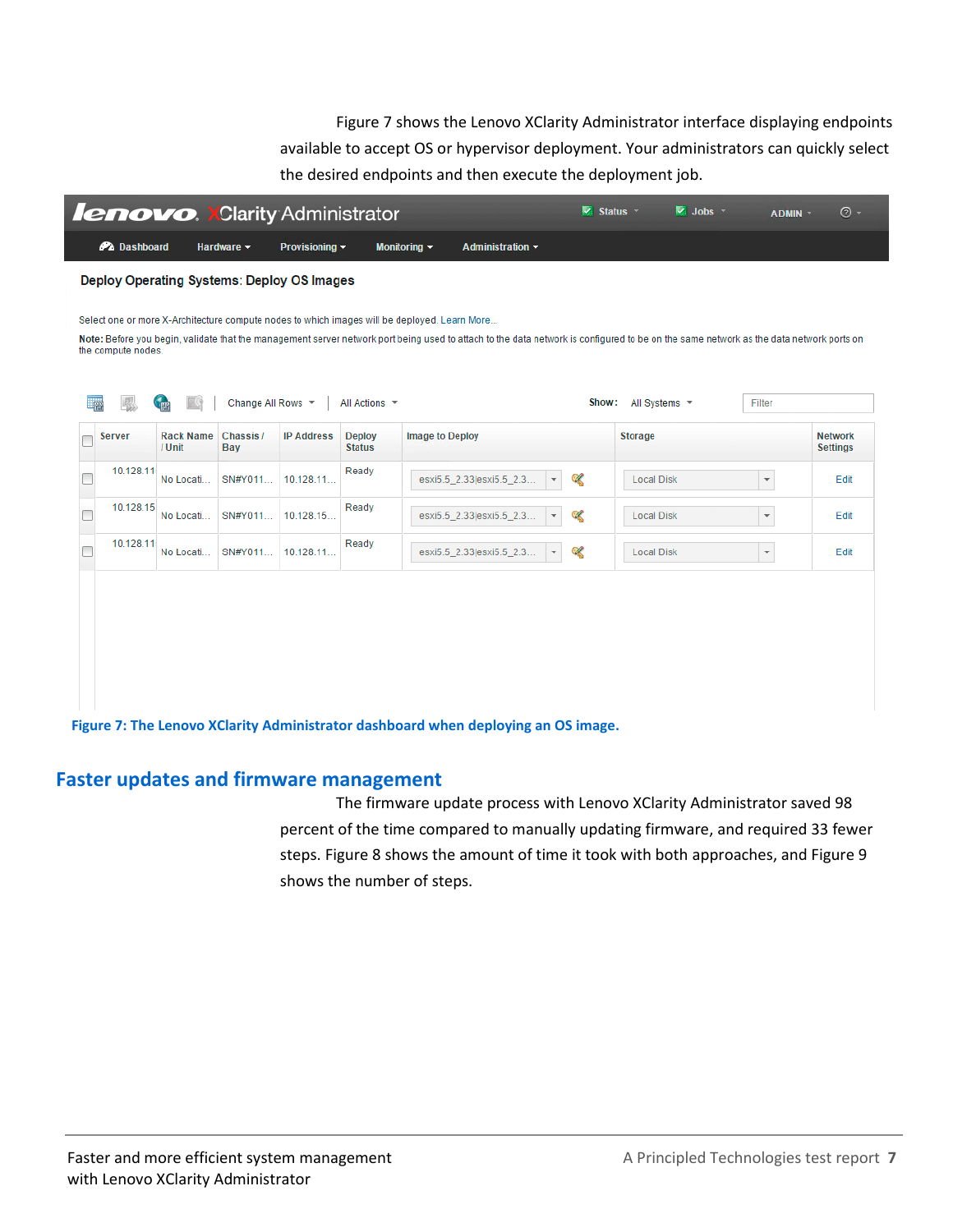



Figure 10 shows the Lenovo XClarity Administrator interface displaying the available endpoints that can receive firmware updates. Similar to deploying an OS or hypervisor, your administrators can quickly select the desired endpoints to update and then execute the update job.

**Figure 8: The time each approach needed to complete the update process for the Flex System. Lower numbers are better.**

**Figure 9: The number of steps each approach needed to complete the update process on the Flex System. Lower numbers are better.**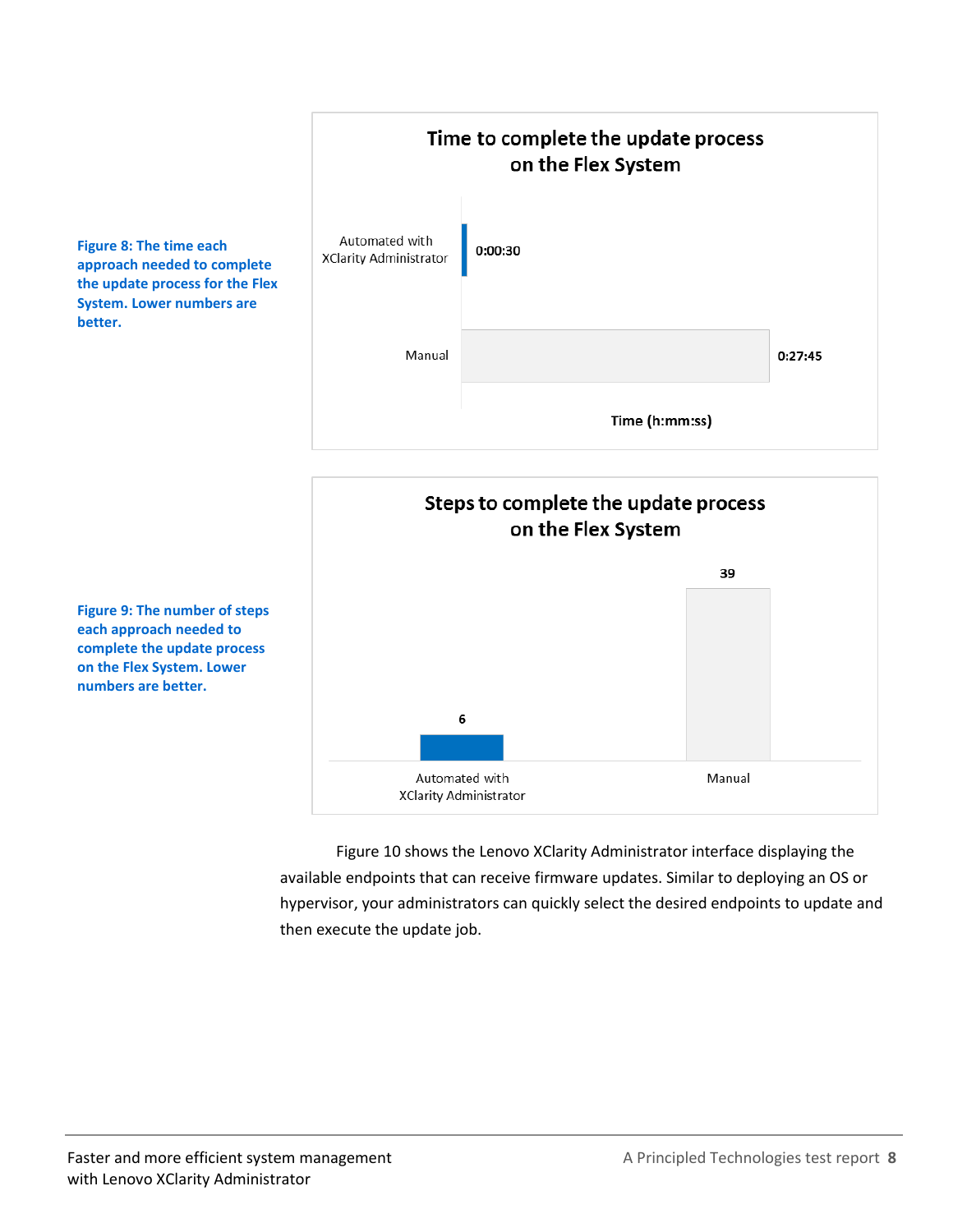| <b>lenovo. XClarity Administrator</b>                                                    |                                                                                             |                                            |                       | $\triangleright$ Status $\triangleright$ | $\overline{\mathbb{V}}$ Jobs $\overline{\mathbb{V}}$ | ADMIN -                        | $\odot$ - |
|------------------------------------------------------------------------------------------|---------------------------------------------------------------------------------------------|--------------------------------------------|-----------------------|------------------------------------------|------------------------------------------------------|--------------------------------|-----------|
| <b>P</b> Dashboard<br>Hardware -                                                         | Provisioning $\blacktriangledown$                                                           | Monitoring $\sim$<br>Administration $\sim$ |                       |                                          |                                                      |                                |           |
| <b>Firmware Updates: Apply / Activate</b>                                                |                                                                                             |                                            |                       |                                          |                                                      |                                |           |
|                                                                                          | (?) To update firmware for a device, assign a compliance policy and select Perform Updates. |                                            |                       |                                          |                                                      |                                |           |
|                                                                                          |                                                                                             |                                            |                       |                                          |                                                      |                                |           |
| æ<br>G<br>U)<br>U <sub>63</sub><br><b>Comment</b><br>清<br>* Critical Release Information | 85<br>역구                                                                                    | All Actions T                              |                       | Show: All Systems $\sim$                 |                                                      | Filter                         |           |
| <b>System</b>                                                                            | Rack Na 2 ^^ Chassis / Bay                                                                  | $1 -$                                      | Power                 | <b>Installed Version</b>                 |                                                      | <b>Assigned Compliance Pol</b> |           |
| SN#Y011BG25301C<br>10.128.115.50                                                         | Unit 0                                                                                      | SN#Y011BG25301C, Bay 1                     | ା® on                 | 2.5.3 / 2PET12T                          |                                                      | DEFAULT-2015-04-21             |           |
| IO Module 01<br>$\begin{array}{c} \hline \end{array}$<br>10.128.15.16                    | Unit 0                                                                                      | SN#Y011BG25301C, Bay 1                     | ම on                  | Not Compliant                            |                                                      | DEFAULT-2015-04-21             |           |
| <b>Standby CMM</b><br>$\circledcirc$                                                     | Unit 0                                                                                      | SN#Y011BG25301C, Bay 2                     | <b>®</b> on           | 2.5.3 / 2PET12T                          |                                                      | DEFAULT-2015-04-21             |           |
| IO Module 02<br>$\pm$<br>10 128 15 12                                                    | Unit 0                                                                                      | SN#Y011BG25301C, Bay 2                     | ®lon                  | Compliant                                |                                                      | DEFAULT-2015-04-21             |           |
| IO Module 04<br>$\pm$<br>10.128.15.5                                                     | Unit 0                                                                                      | SN#Y011BG25301C. Bay 4                     | <b>⊛</b> lon          | Compliant                                |                                                      | DEFAULT-2015-04-21             |           |
| 10.128.115.51<br>$\pm$<br>10.128.115.51                                                  | Unit 0                                                                                      | SN#Y011BG25301C, Bay 5                     | <b>⊘</b> on           | Compliant                                |                                                      | DEFAULT-2015-04-21             |           |
| 10.128.15.55<br>$\pm$<br>10.128.15.55                                                    | Unit 0                                                                                      | SN#Y011BG25301C, Bay 6                     | $\circledcirc$<br>Off | Not Compliant                            |                                                      | DEFAULT-2015-04-21             |           |
| 10.128.115.53<br>$\begin{array}{c} \pm \end{array}$<br>10.128.115.53                     | Unit 0                                                                                      | SN#Y011BG25301C, Bay 9,10                  |                       | Compliant                                |                                                      | DEFAULT-2015-04-21             |           |

**Figure 10: The Lenovo XClarity Administrator dashboard when applying firmware updates.**

## **CONCLUSION**

We found that automating provisioning tasks with Lenovo XClarity Administrator saved over 58 minutes total across three use cases—a total time savings of 95 percent—and required 75 percent fewer total steps. Specifically, configuring a compute node required 80 percent less time and 19 fewer steps; deploying VMware ESXi to a bare-metal node required 94 percent less time and 23 fewer steps; and updating firmware required 98 percent less time and 33 fewer steps using XClarity Administrator compared to manually executing these tasks. Automating processes for your Lenovo Flex System chassis and nodes can mean less required time and labor from your administrators. This can translate to simplifying their day and allowing them to devote more time to other projects and sooner than anticipated.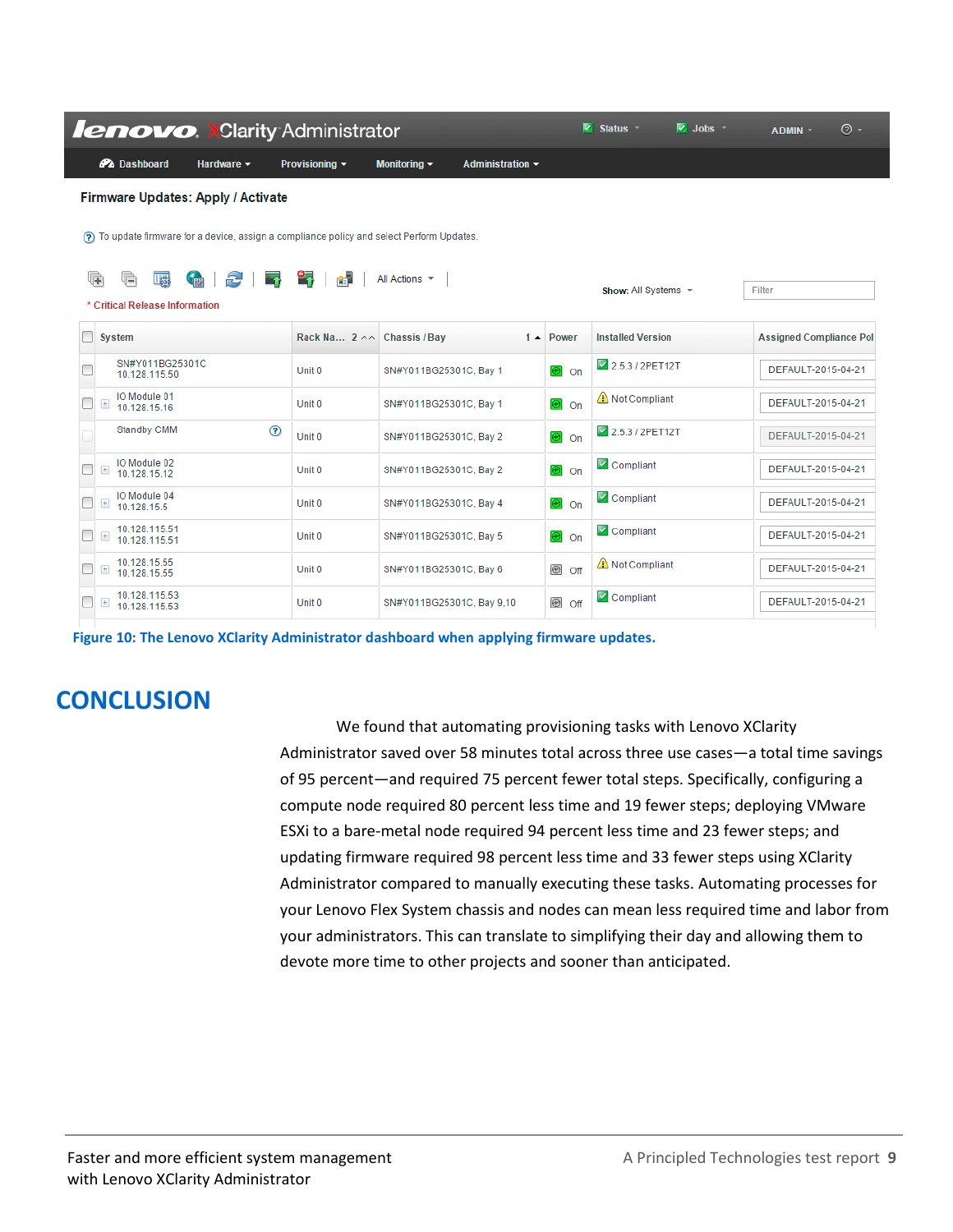## <span id="page-9-0"></span>**APPENDIX A – ABOUT THE COMPONENTS**

## **About Lenovo XClarity Administrator**

Designed to integrate into Lenovo servers and the Flex System converged infrastructure platform, Lenovo XClarity Administrator is a hardware resource-management solution that can simplify and automate infrastructure tasks. Lenovo XClarity Administrator features an intuitive graphical user interface (GUI); automated firmware, and configuration management, and deployment of operating systems and hypervisors to bare-metal servers and compute nodes; support for integration into various external, higher level management, automation, and orchestration tools through REST APIs; and control over hardware resources through scripting and commands by using Microsoft Windows PowerShell®. Learn more at [shop.lenovo.com/us/en/servers/thinkserver/system-management/xclarity/.](http://shop.lenovo.com/us/en/servers/thinkserver/system-management/xclarity/)

## **About the Lenovo Flex System**

The Flex System is the next generation of blade technology that offers potentially greater performance, bandwidth, and ability to consolidate and virtualize than previous systems. At the center of the Flex System is the Flex System Enterprise Chassis, which enables high-speed performance with integrated servers and networking. According to Lenovo, the flexible design of this system lets it meet the needs of varying workloads with independently scalable IT resource pools for higher utilization and lower cost per workload. Learn more at [www.redbooks.ibm.com/abstracts/tips0863.html.](http://www.redbooks.ibm.com/abstracts/tips0863.html)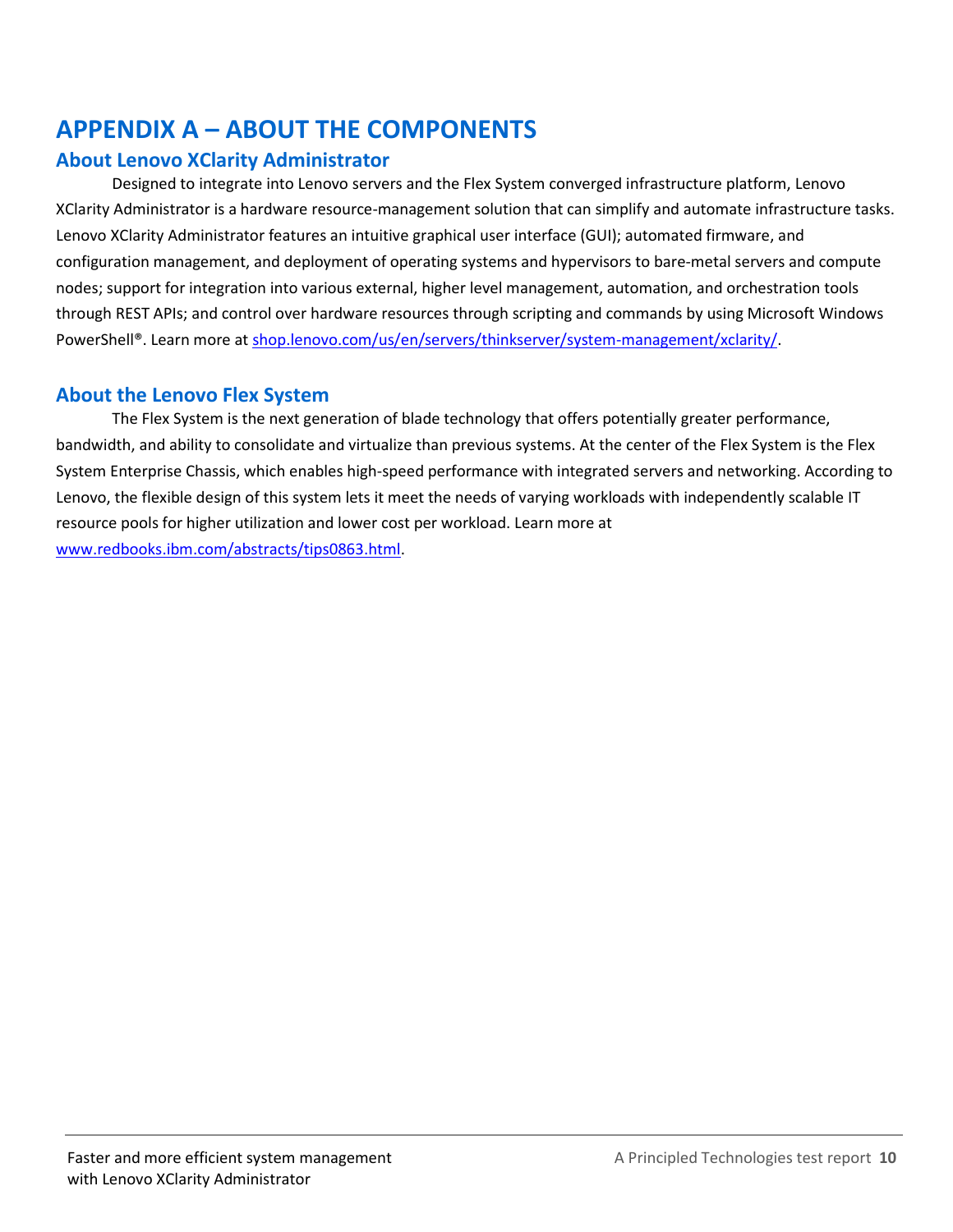## <span id="page-10-0"></span>**APPENDIX B – SYSTEM CONFIGURATION INFORMATION**

Figure 11 provides detailed configuration information for the test systems.

| <b>System</b>                          | <b>Lenovo Flex System x440</b><br>Lenovo Flex System x240 |                                 |                      |  |  |  |  |  |
|----------------------------------------|-----------------------------------------------------------|---------------------------------|----------------------|--|--|--|--|--|
|                                        | <b>Compute Node-7917</b><br><b>Compute Node-8737</b>      |                                 |                      |  |  |  |  |  |
| <b>General</b>                         |                                                           |                                 |                      |  |  |  |  |  |
| Number of processor packages           | $\overline{4}$                                            | $\overline{2}$                  |                      |  |  |  |  |  |
| Number of cores per processor          | $\overline{4}$                                            | 4                               |                      |  |  |  |  |  |
| Number of hardware threads<br>per core | 2                                                         | 2                               |                      |  |  |  |  |  |
| System power management<br>policy      | Default                                                   | Default                         |                      |  |  |  |  |  |
| <b>CPU</b>                             |                                                           |                                 |                      |  |  |  |  |  |
| Vendor                                 | Intel <sup>®</sup>                                        | Intel                           |                      |  |  |  |  |  |
| Name                                   | Intel Xeon® Processor                                     | Intel Xeon Processor            |                      |  |  |  |  |  |
| Model number                           | E5-4603                                                   | E5-2680                         |                      |  |  |  |  |  |
| Stepping                               | M1                                                        | C1                              |                      |  |  |  |  |  |
| Socket type                            | FCLGA2011                                                 | FCLGA2011                       |                      |  |  |  |  |  |
| Core frequency (GHz)                   | 2.0                                                       | 2.7                             |                      |  |  |  |  |  |
| <b>Bus frequency</b>                   | $6.4$ GT/s                                                | $8$ GT/s                        |                      |  |  |  |  |  |
| L1 cache                               | 128 KB                                                    | 128 KB                          |                      |  |  |  |  |  |
| L <sub>2</sub> cache                   | 256 KB                                                    | 256 KB                          |                      |  |  |  |  |  |
| L3 cache                               | 10 MB                                                     | 20 MB                           |                      |  |  |  |  |  |
| <b>Platform</b>                        |                                                           |                                 |                      |  |  |  |  |  |
|                                        | Lenovo Flex System® x440 Compute                          | Lenovo Flex System x240 Compute |                      |  |  |  |  |  |
| Vendor and model number                | Node-7917                                                 | Node-8737                       |                      |  |  |  |  |  |
| Motherboard model number               | 88Y6237                                                   | 95Y4788                         |                      |  |  |  |  |  |
| <b>BIOS</b> name and version           | CNE136SUS / 1.30 (Nov 8, 2013)                            | B2E136TUS / 1.40 (Nov 12, 2013) |                      |  |  |  |  |  |
| <b>BIOS</b> settings                   | Default                                                   | Default                         |                      |  |  |  |  |  |
| <b>Memory modules</b>                  |                                                           |                                 |                      |  |  |  |  |  |
| Total RAM in system (GB)               | 192                                                       | 32                              | 192                  |  |  |  |  |  |
| Vendor and model number                | HMT31GR7CFR4C-PB                                          | HMT351R7CFR8C-<br>PB            | HMT31GR7CFR4C-<br>PB |  |  |  |  |  |
| <b>Type</b>                            | PC3-12800R                                                | PC3-12800R                      | PC3-12800R           |  |  |  |  |  |
| Speed (MHz)                            | 1600                                                      | 1600                            | 1600                 |  |  |  |  |  |
| Speed running in the system<br>(MHz)   | 1600                                                      | 1600                            | 1600                 |  |  |  |  |  |
| Size (GB)                              | 8                                                         | $\overline{4}$<br>8             |                      |  |  |  |  |  |
| Number of RAM module(s)                | 24                                                        | 8<br>24                         |                      |  |  |  |  |  |
| Rank                                   | 2Rx4                                                      | 2Rx8<br>2Rx4                    |                      |  |  |  |  |  |
| <b>Hypervisor</b>                      |                                                           |                                 |                      |  |  |  |  |  |
| Name                                   | VMware ESXi 5.5                                           |                                 |                      |  |  |  |  |  |
| Language                               | English                                                   | VMware ESXi 5.5<br>English      |                      |  |  |  |  |  |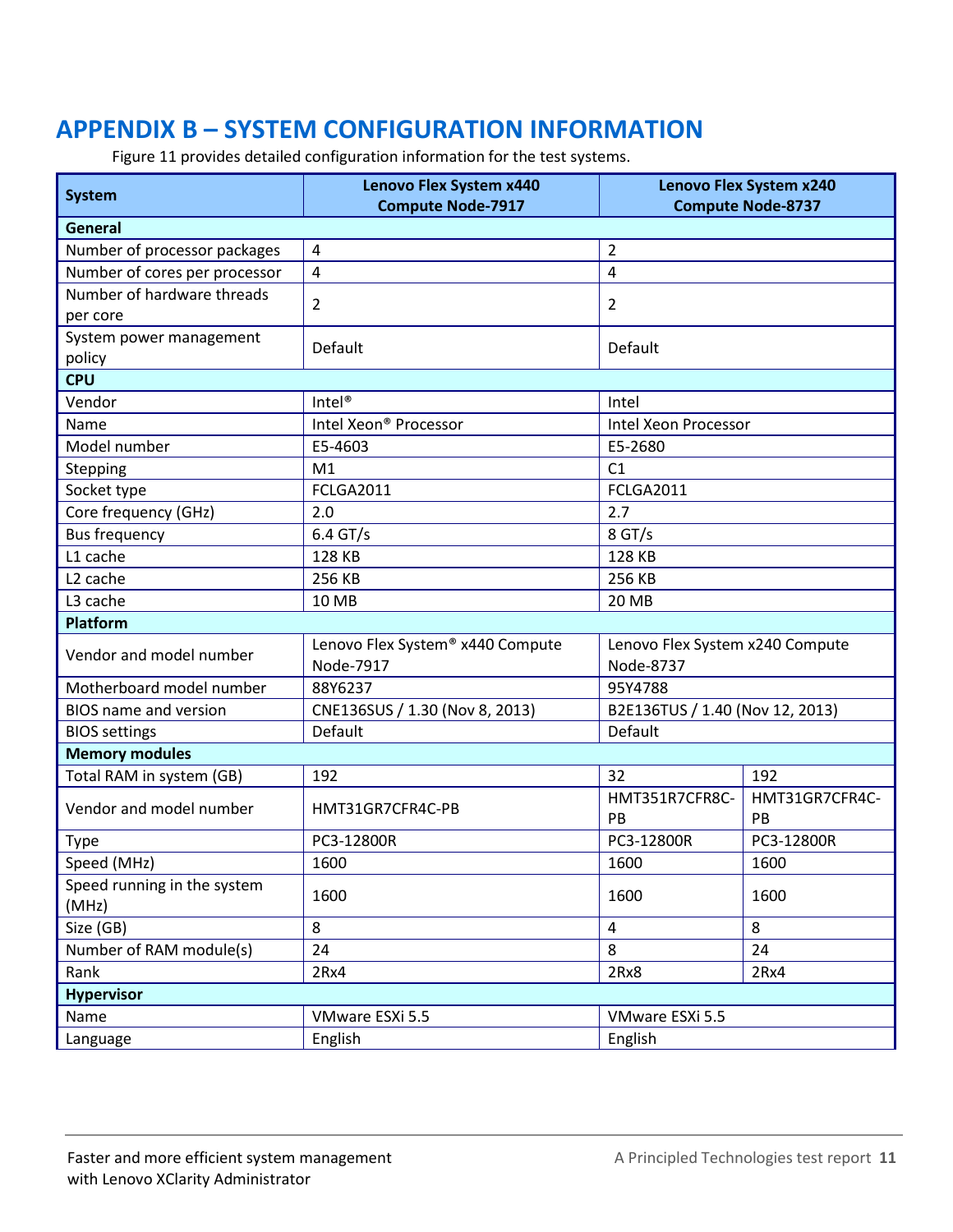| System                  | Lenovo Flex System x440<br><b>Compute Node-7917</b> | Lenovo Flex System x240<br><b>Compute Node-8737</b> |  |  |  |  |  |  |
|-------------------------|-----------------------------------------------------|-----------------------------------------------------|--|--|--|--|--|--|
| <b>Hard drives</b>      |                                                     |                                                     |  |  |  |  |  |  |
| Vendor and model number | 90Y8876                                             | 42C0529                                             |  |  |  |  |  |  |
| Number of drives        |                                                     | 2                                                   |  |  |  |  |  |  |
| Size (GB)               | 600                                                 | 200                                                 |  |  |  |  |  |  |
| <b>RPM</b>              | 10,000                                              | N/A                                                 |  |  |  |  |  |  |
| <b>Type</b>             | <b>SAS</b>                                          | <b>SSD</b>                                          |  |  |  |  |  |  |
| <b>Expansion card</b>   |                                                     |                                                     |  |  |  |  |  |  |
| Name                    | Lenovo Flex System FC3052 2-port 8Gb                | Lenovo Flex System FC3052 2-port 8Gb                |  |  |  |  |  |  |
|                         | FC                                                  | <b>FC</b>                                           |  |  |  |  |  |  |
| Firmware version        | 2.01A11 (Nov 15, 2012)                              | 2.01A11 (Nov 15, 2012)                              |  |  |  |  |  |  |

**Figure 11: System configuration information for the test systems.**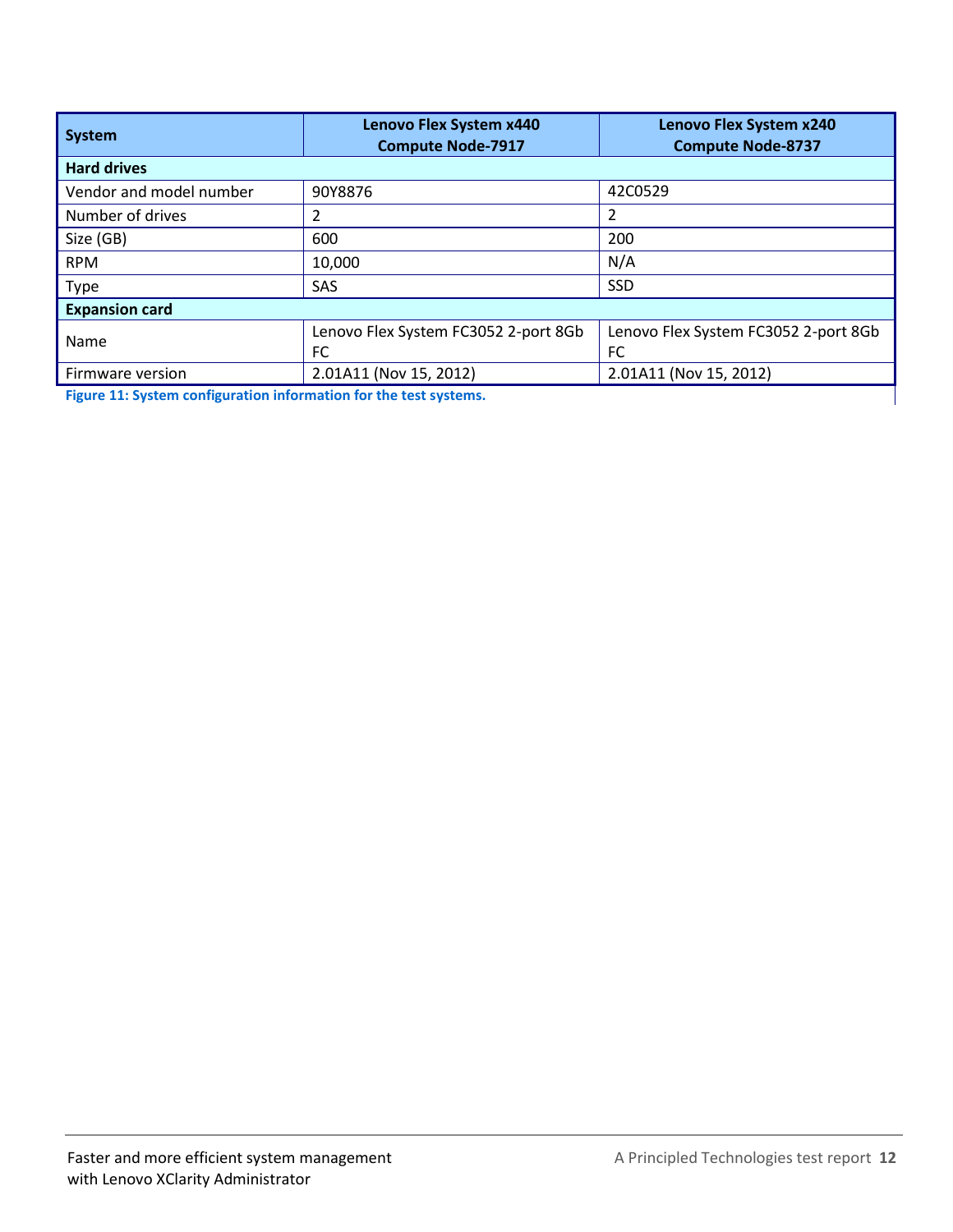## <span id="page-12-0"></span>**APPENDIX C – HOW WE TESTED**

## **Discovery and inventory of Flex System chassis and compute nodes**

#### **Discovery and inventory using Lenovo XClarity Administrator**

- 1. Log on to the Lenovo XClarity Administrator console.
- 2. In the Lenovo XClarity Administrator console, click Hardware.
- 3. Click Discover and Manage New Devices.
- 4. In the Discover and Manage New Devices screen, select the chassis that appears and click Manage Selected.
- 5. In the Manage window, input the username, password, and recovery password, and click Manage.
- 6. In the Manage Chassis window, click OK after the XClarity Administrator finishes connecting to the chassis.
- 7. When given the option, select Continue to Chassis Configuration.
- 8. In the Initial Chassis Configuration screen, select Validate Chassis and Component IP Settings.

## **Creating and applying configuration patterns to Flex System compute nodes**

#### **Creating and applying configuration patterns using Lenovo XClarity Administrator**

- 1. Log on to the Lenovo XClarity Administrator console.
- 2. In the Lenovo XClarity Administrator console, click Provisioning.
- 3. Click Patterns.
- 4. In the Configuration Patterns: Patterns window click the Create a new pattern button.
- 5. In the New Server Pattern Wizard window, click Create a new pattern from scratch.
- 6. Make sure the Form Factor is Flex Computer Node, write a name, and click Next.
- 7. In the Local Storage tab, choose the following options:
	- Disk Type: Any type (try HDD first)
	- Raid Level: RAID 1 (Mirroring)
	- Number of drives: 2
	- Then click Next.
- 8. In the I/O Adapters tab, click Add I/O Adapter.
- 9. In the Add I/O Adapter window, select the following options:
	- PCI Slot 2
	- Flex System FC3052 2-port 8Gb FC Adapter
	- Then click Add.
- 10. Click Next.
- 11. Leave the option on Keep existing boot mode and click Next.
- 12. Choose Extended UEFI: x240 Virtualization and click Save and Deploy.
- 13. In the Deploy Server Pattern window, select your server and click Deploy.

#### **Creating and applying configuration patterns manually**

- 1. Log on to the Chassis Management Module console.
- 2. In the Chassis screen, click the server you want to use for your first install.
- 3. In the Actions for your server window on the right, click Launch Compute Node Console.
- 4. In the Launch Node Console popup, click Launch.
- 5. In the new tab created, click Start remote control in single-user mode.
- 6. When asked if you want to run the console, click Yes.
- 7. Click continue at the Security Warning prompt.
- 8. In the Do you want to run this application window, click Run.
- 9. In the Warning Security window, click Continue.
- 10. In the Video Viewer window, select Tools  $\rightarrow$  Power  $\rightarrow$  On.
- 11. When prompted during the boot, hit F1 to enter setup.
- 12. Select System Settings and press Enter.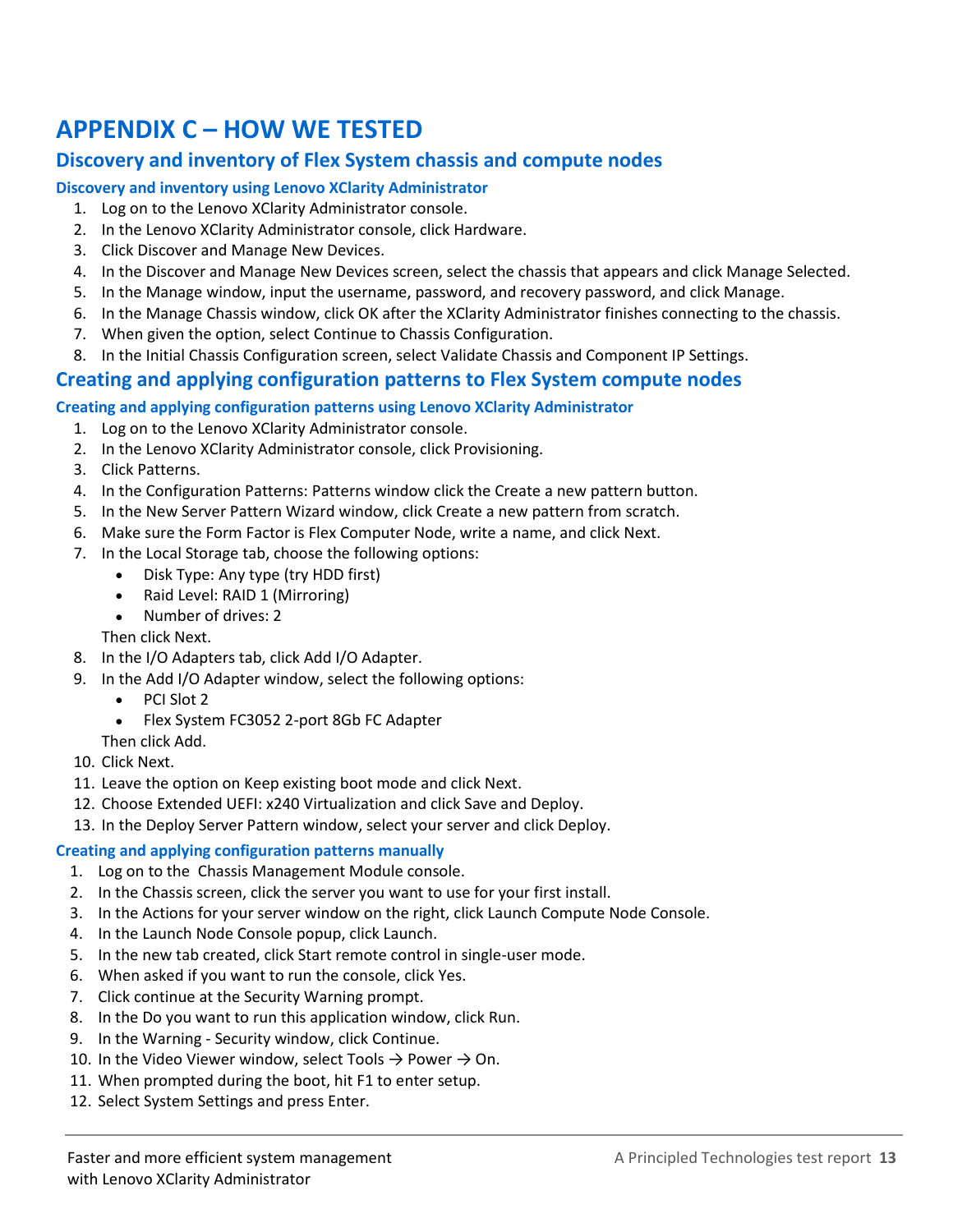- 13. In System Settings, select Storage and press Enter.
- 14. In Storage, select LSI SAS2 MPT Controller and press Enter.
- 15. In LSI SAS2 MPT Controller Configuration, press Enter.
- 16. In Configuration Options, select Controller Management and press Enter.
- 17. In Controller Management, select Create Configuration and press Enter.
- 18. In Controller Management  $\rightarrow$  Create Configuration, choose the following settings:
	- Select RAID level: RAID 1
	- Select Physical Disks: Check All
	- Apply Changes

And press Enter.

- 19. In Message, check Confirm, select Yes, and press Enter.
- 20. In Configuration Options, press Escape.
- 21. In LSI SAS2 MPT Controller Configuration, press Escape.
- 22. In Storage, select LSI SAS2 MPT Controller and press Escape.
- 23. In System Settings, select Operating Modes and press Enter.
- 24. In Operating Modes, choose the following settings:
	- Choose Operating Mode: Custom Mode
	- Memory Speed: Max Performance
	- Memory Power Management: Disable
	- Proc Performance States: Enable
	- C1 Enhance Mode: Disable
	- QPI Link Frequency: Max Performance
	- Turbo Mode: Enable
	- CPU C-States: Disable
	- Power/Performance Bias: Platform Controlled
	- Platform Controlled Type: Maximum Performance
	- And press Escape.
- 25. In System Settings, select Memory and press Enter.
- 26. In Memory, change Patrol Scrub to Disable and press Escape.
- 27. In System Settings, select Devices and I/O Ports and press Enter.
- 28. In Devices and I/O Ports, change MM Config Base to 3GB and press Escape.
- 29. In System Settings, press Escape.
- 30. In System Configuration and Boot Management, press Escape.
- 31. When prompted, press  $Y$  to save your changes.

## **Deploying bare-metal version of VMware ESXi to Flex System chassis and compute nodes**

#### **Deploying bare-metal ESXi using Lenovo XClarity Administrator**

- 1. Log on to the Lenovo XClarity Administrator console.
- 2. In the Lenovo XClarity Administrator console, click Provisioning.
- 3. Click Deploy OS Images.
- 4. On your first server, click on the Edit button under Network Settings.
- 5. In the Edit Network Settings button, enter the host name and IP information and click OK.
- 6. Repeat steps 4 and 5 for the next two servers.
- 7. Check all servers' checkboxes, make sure that the image to deploy is the provided ESXi image, and then click Deploy Images.
- 8. At the deployment confirmation screen, double-check everything is set up the way you want and click Deploy.

#### **Deploying bare-metal ESXi using Lenovo Chassis Management Module**

1. Log onto the Chassis Management Module console. We used the following settings: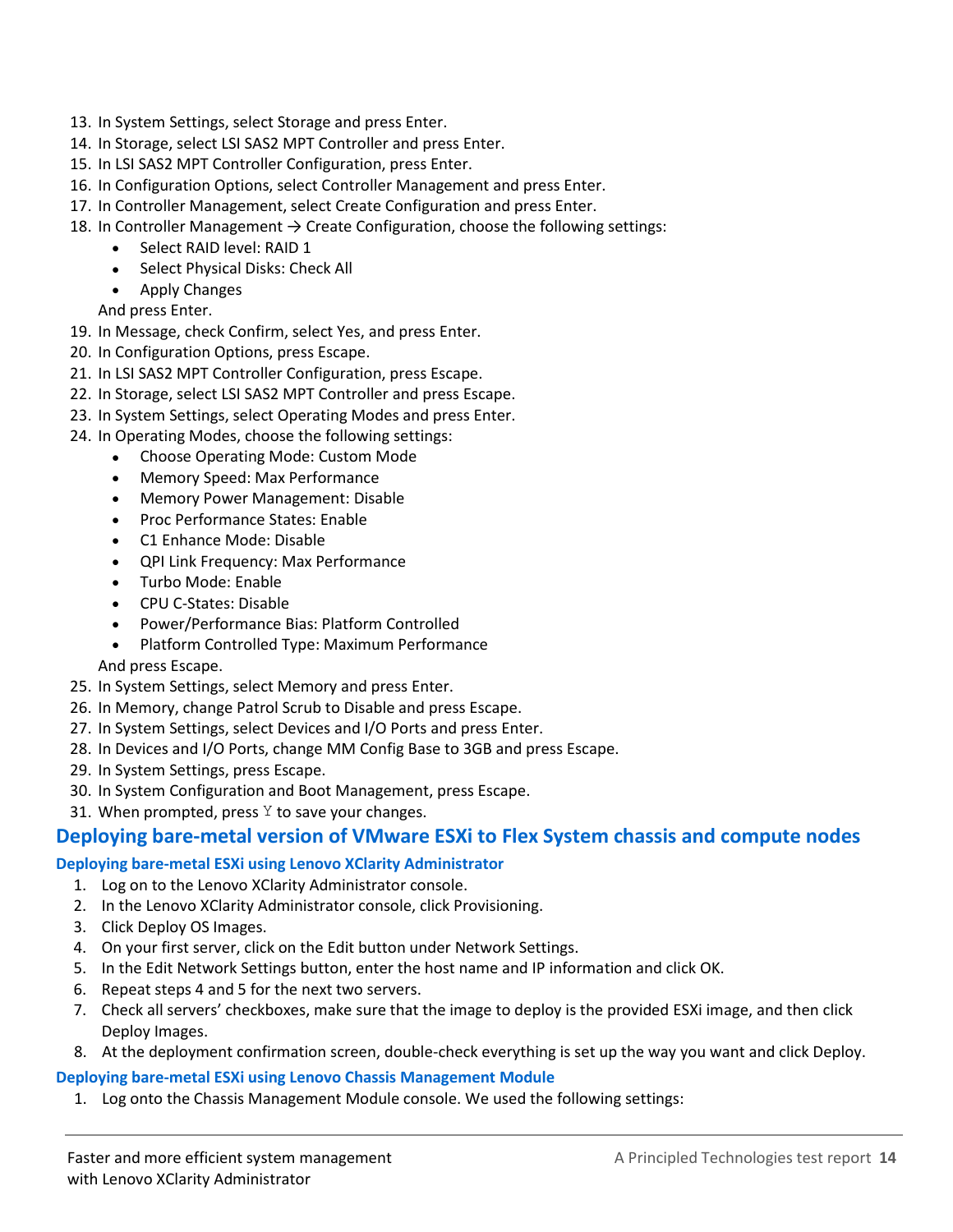- $\bullet$  IP address: 10.128.115.50
- Username: admin (or USERID; try admin first)
- Password: Password1
- 2. In the Chassis screen, click the server you want to use for your first install.
- 3. In the Actions for your server window on the right, click Launch Compute Node Console.
- 4. In the Launch Node Console popup, click Launch.
- 5. In the new tab created, click Start remote control in single-user mode.
- 6. When asked if you want to run the console, click Yes.
- 7. Click continue at the Security Warning prompt.
- 8. In the Do you want to run this application window, click Run.
- 9. In the Warning Security window, click Continue.
- 10. In the Video viewer, select Virtual Media  $\rightarrow$  Activate.
- 11. Select Virtual Media  $\rightarrow$  Select Devices to Mount.
- 12. In the Select Devices to Mount window, click Add Image.
- 13. In the Open window, select your ESX ISO, and click Open.
- 14. Check the ESX ISO you added, and click Mount Selected.
- 15. Reboot the server.
- 16. During the POST, press F12 to select boot device.
- 17. Select your mounted ISO and press Return.
- 18. In the introduction screen, press Return.
- 19. In the EULA screen, press F11.
- 20. In the Select a Disk to Install or Upgrade screen, select your disk and press Return.
- 21. In the Please select a keyboard layout screen, select your keyboard layout and press Enter.
- 22. Enter your root password and press Enter.
- 23. In the Confirm Install screen, press F11.
- 24. At the Installation Complete screen, press Enter.
- 25. Hit F2 to login.
- 26. Navigate to Configure Management Network and press Enter.
- 27. Navigate to IP Configuration and press Enter.
- 28. Choose your IP address in the IP Configuration window and press Enter.
- 29. Hit Escape to exit the Configure Management Network window.
- 30. In the Configure Management Network: Confirm window, press  $Y$  to confirm.

## **Acquiring and applying firmware updates to Flex System nodes**

#### **Applying firmware updates using Lenovo XClarity Administrator**

- 1. Log on to the Lenovo XClarity Administrator console.
- 2. In the Lenovo XClarity Administrator console, click Provisioning.
- 3. Click Apply / Activate.
- 4. In the Firmware Updates: Apply / Activate screen, check all units, change their assigned policy to the policy you created, and click Perform Updates.
- 5. In the Update summary, select the following options:
	- Update Rule: Stop all updates on error
	- Activation Rule: Immediate activation
- 6. Click Perform Update.
- 7. If you get a confirmation window warning you that the endpoint might be restarted, click OK.

#### **Applying firmware updates using Lenovo Chassis Management Module**

- 1. Download the Bootable Media Creator.
- 2. Run the Bootable Media Creator.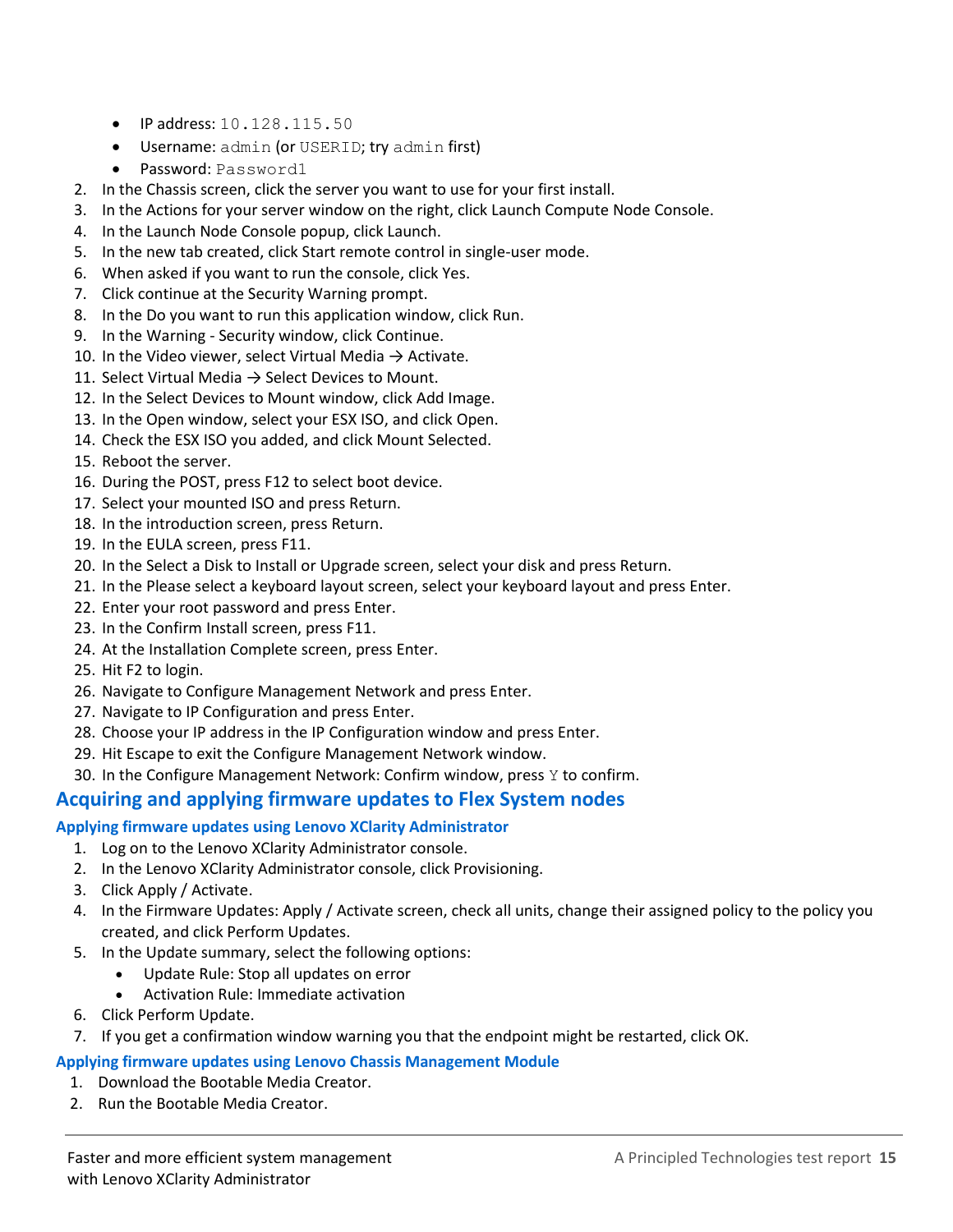- 3. In the Welcome screen, click Next.
- 4. In Media Purpose, choose Updates and click Next.
- 5. In Acquire Location, choose Check the website, and make sure that UpdateXpress System Packs is selected, then click Next.
- 6. In HTTP Proxy, enter your proxy settings and click Next.
- 7. In Targeted Systems, choose your system and click Next.
- 8. In Target Directory, choose your directory and click Next.
- 9. In Media Format, leave the device type as CD/DVD, name your image file and click Next.
- 10. In Unattended Mode Configuration, choose Do not use unattended mode and click Next.
- 11. In Confirm Choices, click Next.
- 12. In Creation Progress, click Next once the bootable media has been created.
- 13. In Finish, click Finish.
- 14. Log on to the Chassis Management Module console.
- 15. In the Chassis screen, click the server you want to use for your first install.
- 16. In the Actions for your server window on the right, click Launch Compute Node Console.
- 17. In the Launch Node Console popup, click Launch.
- 18. In the new tab created, click Start remote control in single-user mode.
- 19. When asked if you want to run the console, click Yes.
- 20. Click continue at the Security Warning prompt.
- 21. In the Do you want to run this application window, click Run.
- 22. In the Warning Security window, click Continue.
- 23. In the Video viewer, select Virtual Media  $\rightarrow$  Activate.
- 24. Select Virtual Media  $\rightarrow$  Select Devices to Mount.
- 25. In the Select Devices to Mount window, click Add Image.
- 26. In the Open window, select your update ISO and click Open.
- 27. Check the update ISO you added and click Mount Selected.
- 28. Reboot the server.
- 29. During the POST, press F12 to select boot device.
- 30. Select your mounted ISO and press Return.
- 31. In Welcome to ToolsCenter, click Updates.
- 32. In Updates, click Click here to start update.
- 33. In Software License Agreement, click I accept the terms in the license agreement.
- 34. In Update Recommendation, click the checkbox to update everything, and click Next.
- 35. In Update Options, accept defaults and click Next.
- 36. In Running updates, click Next.
- 37. In Complete, click Finish.
- 38. In Updates, click Exit.
- 39. Click OK.